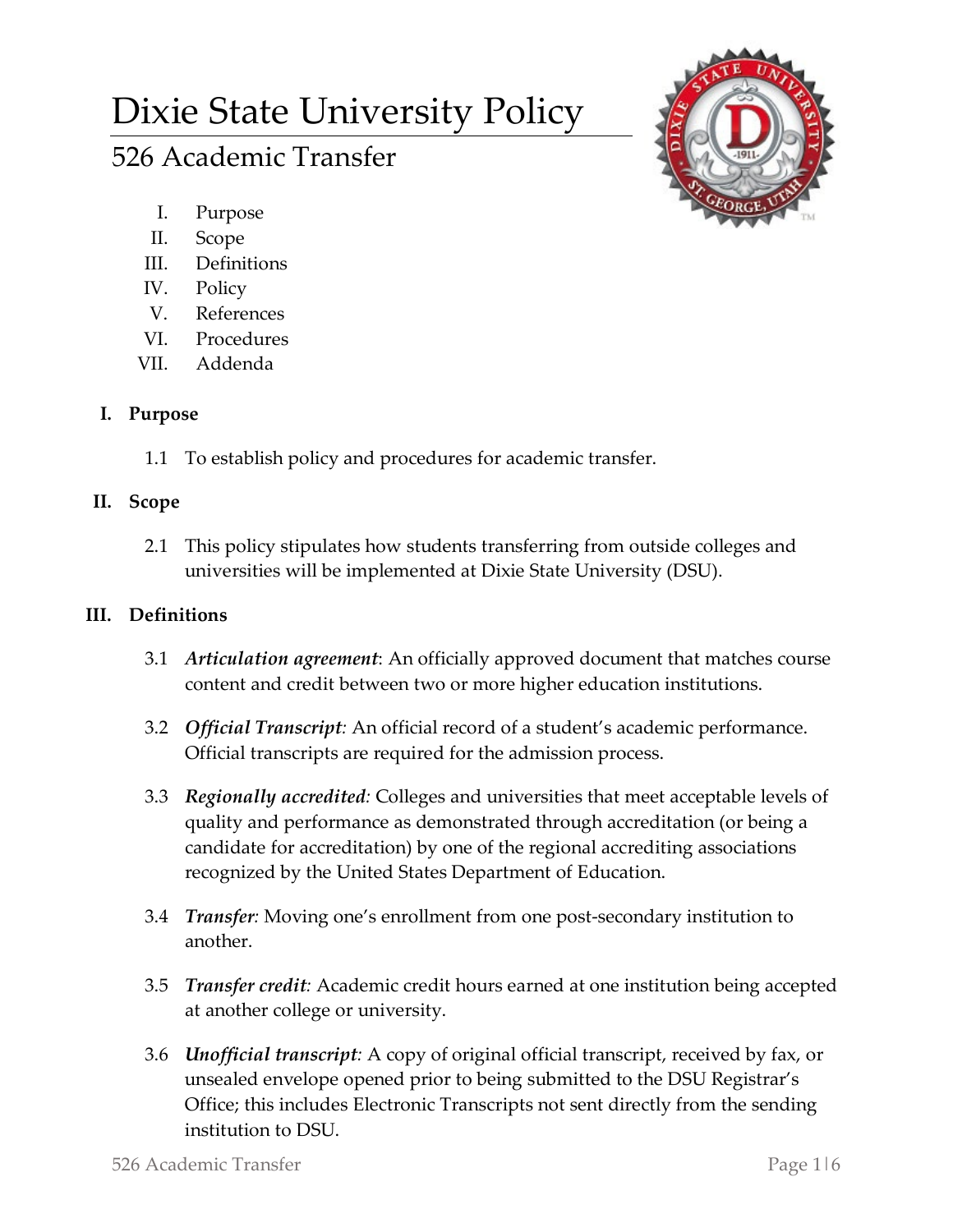#### **IV. Policy**

- 4.1 Students Transferring to Dixie State University
	- 4.1.1 Students transferring to DSU must supply an official transcript from all colleges/universities they have attended.
	- 4.1.2 DSU awards credit for competencies as measured by standard examinations such as the Advanced Placement program (AP), and the College Level Examination Program (CLEP).
		- 4.1.2.1 Specific exams accepted by DSU, minimum score requirements, and the amount of credit granted are posted in the University catalog.
	- 4.1.3 A student's official transcript will be evaluated by the Registrar's Office to determine the applicability and transferability of the credits.
	- 4.1.4 Transcript evaluation may not take place until the student has been admitted as a degree-seeking student.
	- 4.1.5 To be accepted, transfer credits must:
		- 4.1.5.1 be college level (not remedial, developmental, or pre-college).
		- 4.1.5.2 be completed with a grade of D- or better.
	- 4.1.6 Where no articulation agreement exists, DSU academic departments are responsible for determining course equivalencies in their subject area.
		- 4.1.6.1 Transfer credit may be limited in amount, age, or by a DSU academic department.
		- 4.1.6.2 Students may be asked to supply information from a college catalog, bulletin, syllabus, and/or course outline to aid in the evaluation of a transcript or a particular course.
	- 4.1.7 Transfer credit may be accepted from other institutions for the purpose of posting a repeat on a course already taken at DSU, providing the transfer course is equivalent as established by one of the following:
		- 4.1.7.1 Articulation agreements between the two institutions.
		- 4.1.7.2 Acceptance by the appropriate department chair.
	- 4.1.8 Transfer credit earned at a 1000 or 2000 level usually does not substitute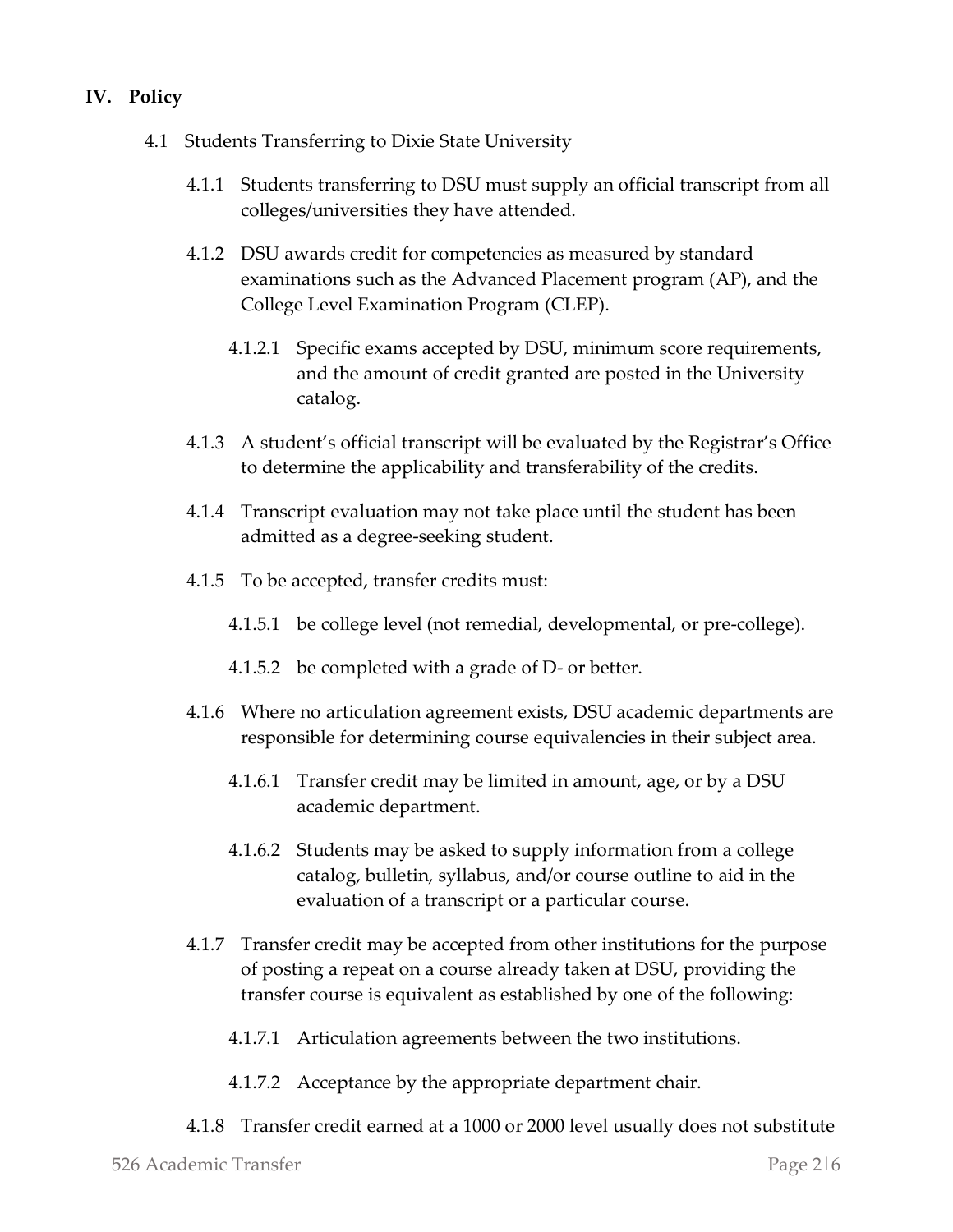for a 3000 or 4000 level class at DSU.

- 4.1.8.1 Exceptions may be permitted when the course is equivalent to the DSU course and requires the approval of the program director/department chair and dean.
- 4.1.9 The University reserves the right to deny credit for courses that are not compatible with those offered in its academic programs. The following types of courses will not be awarded DSU credit:
	- 4.1.9.1 Courses that provide religious instruction in a particular doctrine.
	- 4.1.9.2 Courses offered for non-credit continuing education units.
- 4.1.10 Transfer credits are calculated in the student's cumulative GPA.
- 4.2 Students Transferring from a Utah State Higher Education (USHE) Institution
	- 4.2.1 General Education Credits: Articulation agreements exist between all USHE institutions regarding transfer of general education credit as specified in Utah Board of Regents policy R470. Courses that meet a General Education requirement at the sending institution are accepted in fulfillment of that GE requirement at DSU.
	- 4.2.2 General Education Completion: Students who have fulfilled the General Education requirements at a USHE institution will be considered to have fulfilled the General Education requirements at DSU.
	- 4.2.3 General Education fulfillment is exemplified by one of the following:
		- 4.2.3.1 Receipt of an Associate of Arts or Associate of Science degree.
		- 4.2.3.2 Registrar's "Letter of Completion" of general education completion.
		- 4.2.3.3 Receipt of a General Education Certificate.
	- 4.2.4 Non-General Education Credit: All credits numbered 1000 or above are entered onto the student's DSU transcript. Transfer classes are evaluated on an individual basis.
		- 4.2.4.1 Courses equivalent to DSU courses will be entered as such.
		- 4.2.4.2 Individual courses not equivalent to DSU courses will be entered as elective credit.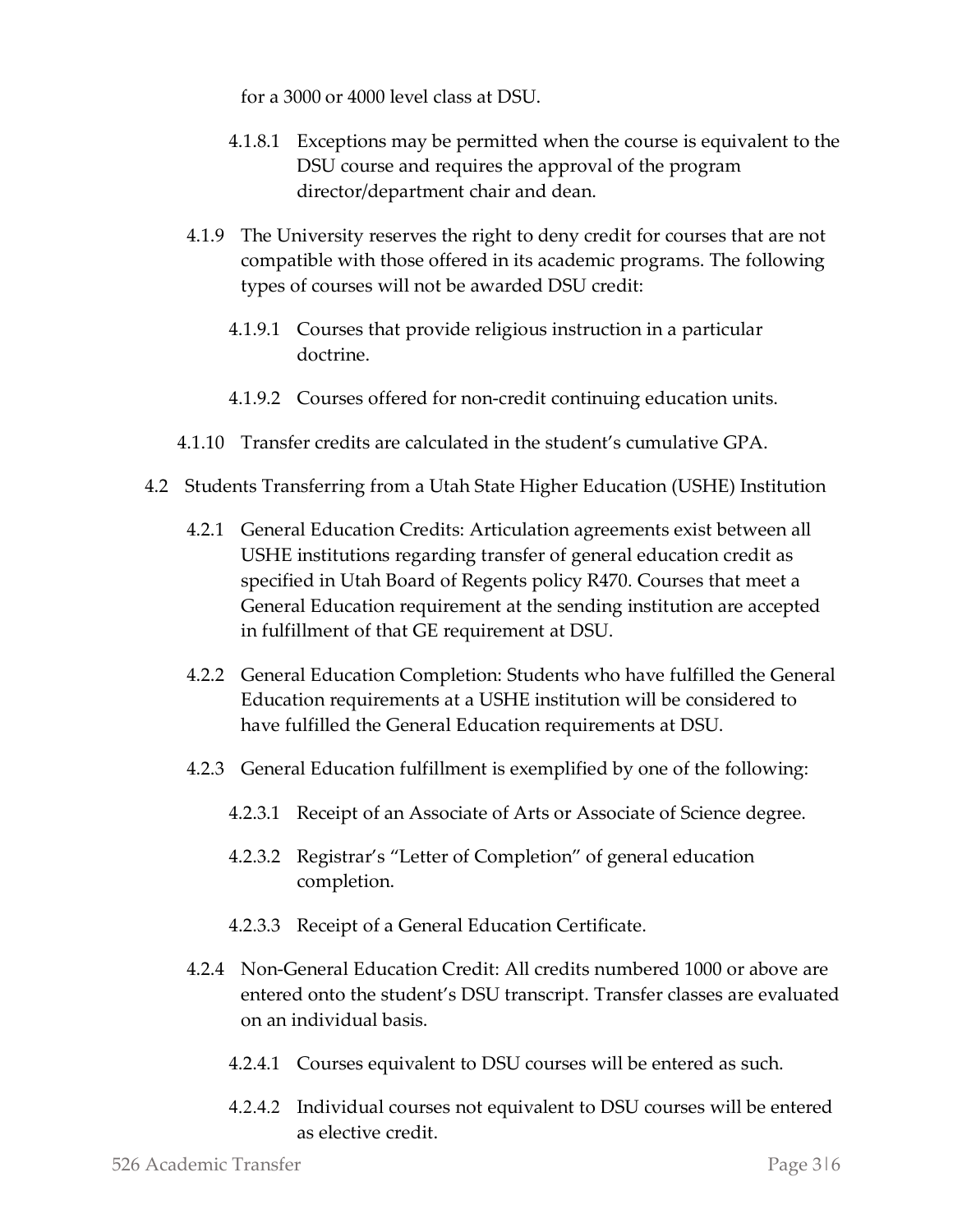- 4.3 Student Transferring from a Regionally Accredited Institution in the U.S.
	- 4.3.1 If the sending institution is regionally accredited, all credits are entered on the student's DSU transcript. Transfer classes are evaluated on an individual basis.
		- 4.3.1.1 Courses equivalent to DSU courses will be entered on the DSU transcript with the appropriate DSU course, title and number.
		- 4.3.1.2 Individual courses not equivalent to DSU courses will be entered as elective credit.
		- 4.3.1.3 Associate of Arts or Associate of Science degrees earned at regionally accredited institutions as well as General Education Certificates or General Education"Letter of Completion" submitted by the Registrar's Office at said institutions will be accepted by DSU in meeting General Education requirements with the following exception:
			- 4.3.1.3.1 Students must meet DSU and Utah Board of Regents requirements in three core areas: math, composition, and American institutions.
- 4.4 Student Transferring from a Non-Regionally Accredited Institution in the U.S.
	- 4.4.1 If the sending institution is not regionally accredited as described in definition 3.3 of this policy, including career and technical institutions, transfer credits may be accepted if approved after evaluation by the appropriate academic department chair.
		- 4.4.1.1 Associate's degrees from non-regionally accredited institutions are not recognized as fulfilling DSU General Education requirements.
			- 4.4.1.1.1 Individual courses may be approved by the appropriate academic department chair as fulfilling General Education requirements.
		- 4.4.1.2 Articulation agreements between DSU and non-regionally accredited institutions may exist.
- 4.5 Students Transferring from Institutions Outside the U.S.
	- 4.5.1 If the sending institution is outside the United States, all college transcripts must be submitted through an approved credentials service.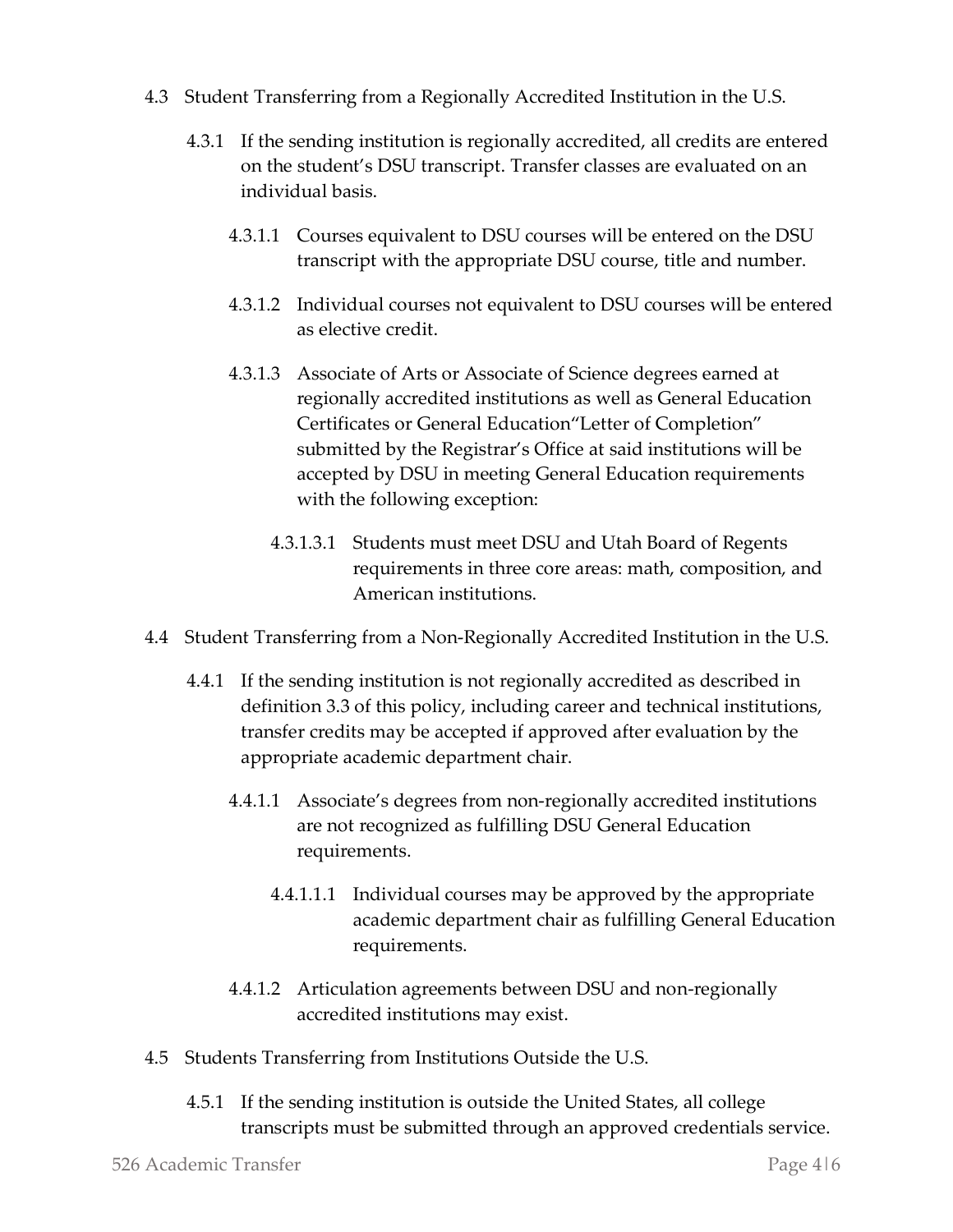(See Policy 501 Admission to the Institution)

- 4.5.2 The DSU Registrar's Office and appropriate academic departments will then determine any course equivalencies. Translated syllabi or course outlines may be required to determine equivalencies.
- 4.6 Military Credit
	- 4.6.1 DSU may or may not award credit based on military transcripts. To determine if credit may be awarded, students must:
		- 4.6.1.1 send official military transcripts to the DSU Registrar's Office.
	- 4.6.2 Military course credit may be accepted based on these conditions:
		- 4.6.2.1 ACE recommendations from the Guide to the Evaluation of Education Experiences in the Armed Services.
		- 4.6.2.2 Review by the academic department.
	- 4.6.3 Credit for Military Occupational Specialty (MOS) Codes will only be awarded when they directly correlate with a DSU course.
	- 4.6.4 Military credits are not included in any GPA calculation.
- 4.7 Students Transferring from Dixie State University
	- 4.7.1 Students planning to transfer from DSU to another college or university are individually responsible for determining the transferability of their courses.
		- 4.7.1.1 Students should contact the other college or university to verify transferability, entrance standards, and program requirements.
	- 4.7.2 Transfer to another institution within USHE:
		- 4.7.2.1 General Education Credit: Articulation agreements exist between all USHE institutions regarding transfer of General Education credit as specified in Utah Board of Regents Policy R470.
		- 4.7.2.2 General Education Completion: Students who have fulfilled all the General Education requirements at a USHE institution will be considered to have fulfilled the General Education requirements at any USHE institution. General Education fulfillment is exemplified by one of the following: